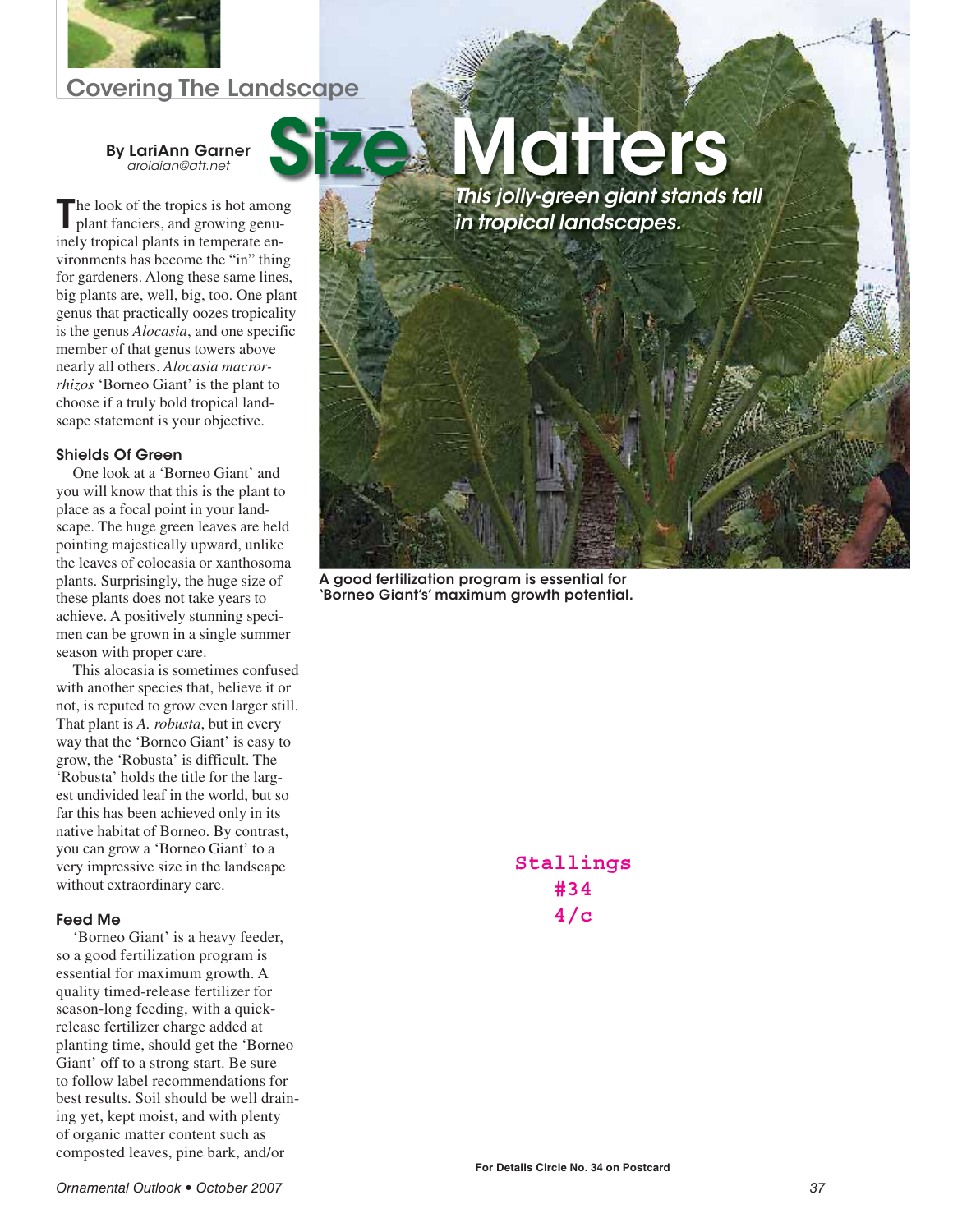

## Covering The Landscape

manure mixed in. This is especially important if your soil is nutrient-poor, as is often the case in homeowner situations.

The 'Borneo Giant' grows well in full sun or part shade, and does best when watered deeply and regularly. A mulching around the base will help keep moisture in and soil temperatures moderate. When placing your 'Borneo Giant,' check to see that you do not place aggressively growing plants nearby, as they will compete for the available nutrients and slow the growth of your 'Borneo Giant.'

### Weather Or Not

For those who wish to try growing the 'Borneo Giant' in a temperate climate, you should plant in spring after all danger of frost has past. As the weather warms, the plant will grow more rapidly and you will have a 'Giant' by mid- to late-summer, even if you start with a plant only a few feet tall. Your challenge will be in the fall when frost is imminent, as your now huge plant will need to be taken out of the ground and prepared for the winter layover. In Zones 8 or 9, you can leave the plant in the ground, but you will need to mulch it heavily. If a trunk has begun forming already, you will need to heap soil over it to cover it, then mulch heavily over that to keep away any possibility of freezing. In colder zones, you will need to dig the entire plant up, allow it to dry out to the point where all the leaves have dried, and keep the heavy stem in a frost-free, dry place until spring. If you have a place to keep the plant growing in the winter, such as a greenhouse or sunroom, you can pot your 'Borneo Giant' in a large container with well drained soil mix and keep it active until spring. That way, you'll have a head start on the growing season.

These plants are largely free from pests, although you should watch for aphids, and especially spider mites if the weather is hot and dry.

*LariAnn Garner is the founder and research director at Aroidia Research in Florida City, FL.*

For more information on this plant and other alocasias for the landscape, visit **www.aroidiaresearch.org** .

**Landscape by Sylvia #13 b/w**

**For Details Circle No. 13 on Postcard**

# **Robrick #26 b/w**

**For Details Circle No. 26 on Postcard**

# **Palm Beach FNGLA #21 b/w**